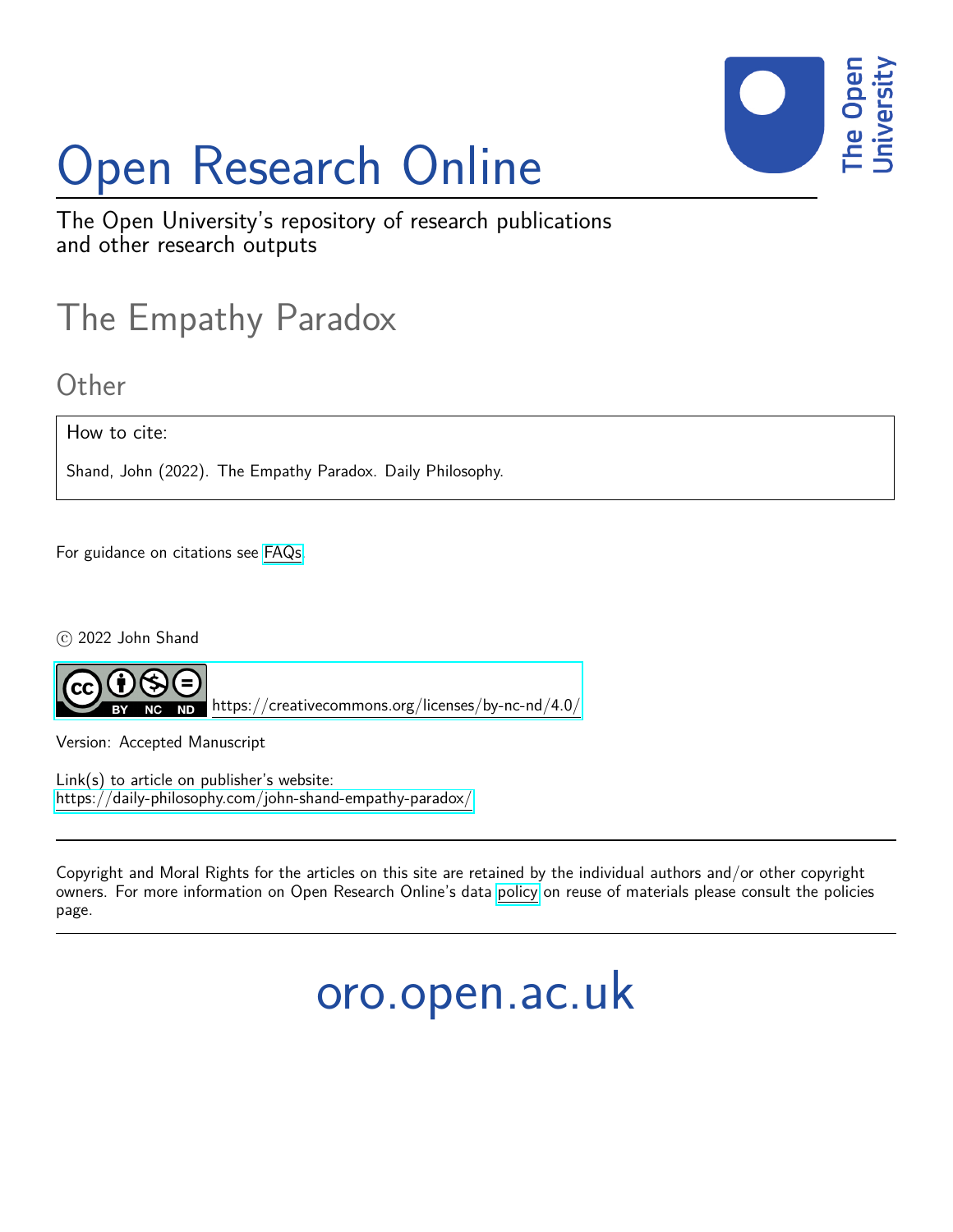Shand, J, The Empathy Paradox. Daily Philosophy, February 2022. [https://daily](https://daily-philosophy.com/john-shand-empathy-paradox/)[philosophy.com/john-shand-empathy-paradox/](https://daily-philosophy.com/john-shand-empathy-paradox/)

### **The Empathy Paradox**

#### **By John Shand**

To be empathetic is to have a good and reliable understanding of how others feel and think. To be unempathetic is to either have a poor and unreliable understanding of how others feel and think, or to be oblivious to their feelings and thoughts. These characteristics manifest themselves in what one says and how one acts towards and treats others.

It is often supposed that greater empathy is a good thing. But this is a mistake, unless one assumes that being empathetic will inevitably bring it about that one treats others better. But there is no logical reason to suppose this. Being empathetic may be a good way to know how to do hurt to someone in respect of their feelings and thoughts more acutely and damagingly. Not being empathetic may result in such hurt too, but that will be because of poor understanding, or lack of awareness, of the feelings and thoughts of others, not through calculated use of good understanding enabling one to better get people where it really hurts.

It could be factually that greater empathy tends to make people shy away from hurting others, as the person doing the hurting will know what is being done with acuity, but this need not necessarily so. Being empathetic is a factual not a normative matter, and it may be a better way of being cruel to someone than simply being incomprehendingly insensitive or oblivious to their feelings and thoughts. This aside however is not the central focus this paper, though it is a background which it is beneficial to hold in mind.

It certainly is not the case that in order to be empathetic one has to *know* that one is empathetic. Many people are regarded, indeed vaunted, as empathetic 'by nature' or 'intuitively', with little or no reflection involved or cultivation of it. They have an innate talent for it. Some people, on the other hand think they are empathetic, even think it is quality they have to a special degree and more than more than others. This goes back to empathy, other things being equal, being regarded as a good thing, and thus people and motivated to claim they are empathetic. A comparison with others who lack it which may even be selfcongratulatory.

The paradox of empathy arises from knowing whether oneself or another is empathetic. Let us say someone is not empathetic. The lack of empathy could well make it appear to oneself that one is empathetic. The evidence of one's empatheticness would have to derive from one's being empathetic, that of understanding the feelings and thoughts of others. But in this case of the unempathetic person they are unable to see that they are not empathetic because they do not understand that the reactions of other people to them through their feeling and thoughts that indicate the lack of empathy.

Something that could be repeated and show itself in different ways. Let us say some one is empathetic. But how would one know that one was really empathetic rather than it just seeming so as it does to the unempathetic? The evidence for one's being empathetic would be the same in both cases, it's just that in the case of the empathetic person the evidence would